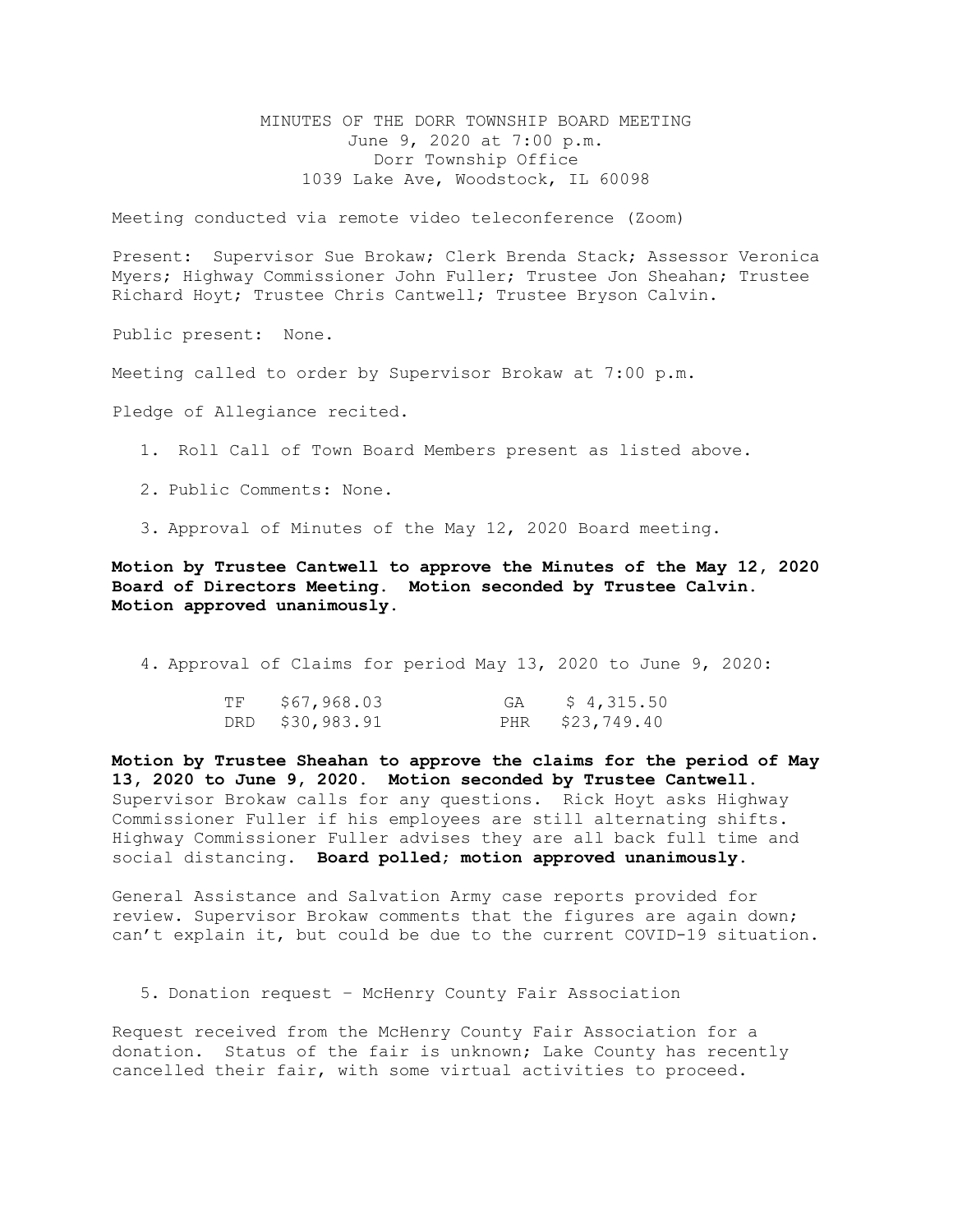Page 2 – 06/09/2020

Supervisor Brokaw advises it is her opinion that we do not donate to the McHenry County Fair Association at this time; consensus is no donation.

# 6. Donation request – University of Illinois Extension

Trustee Calvin voices his support for this donation. Supervisor Brokaw advises that we have donated to them in the past. Suggested donation of \$1,000.00. It is unknown how the organization has, or may have been impacted by the current situation. Short discussion. Trustee Cantwell suggests donation of \$1,000.00. Motion by Trustee Cantwell to donate \$1,000.00 to the University of Illinois Extension. Motion seconded by Trustee Hoyt. Discussion continues. It is suggested that since we are providing such a significant donation, we request them to perhaps come and make a presentation to the seniors; some sort of program. Trustee Sheahan indicates this is a really good organization providing really good things. Supervisor Brokaw will reach out to them and ask if we can get something in the works for the future. Called for vote; Motion approved unanimously.

# 7. Legislative Updates – None.

## 8. Reports:

Supervisor - Supervisor Brokaw received an email from TOI regarding Annual Town Meeting; could be held the third Tuesday in July. Until we get more information, suggested that we hold off on our Annual Meeting. Also, received communication from TOI regarding a Zoom seminar on June 17, 2020, virtual event of the March scheduled event that did not happen. Information in Perspective Magazine. Flooring – two (2) quotes received, one from Affordable Flooring (\$15,765.00) and one from Murphy's Flooring (\$15,683.00). Slight difference, manufacturers, requesting any opinions so a decision can be made to move forward; would like to get this wrapped up and done by the end of June. Trustee Sheahan asks if the employees have been polled for their choice; Supervisor Brokaw advises they have, and she has also gotten some additional samples from Murphy's Flooring. Trustee Cantwell advises his only concern is quality of product and workmanship. Supervisor Brokaw advises that all products are commercial grade and carry a 10-15 year warranty. Supervisor Brokaw advises that they have returned to work in Phase III; back to normal, except Amy is working 3 days per week, as we are slow, with return to reqular 4 days per week hopefully September  $1^{st}$ . Supervisor Brokaw advises they are making the switch to QuickBooks accounting; brief review of process.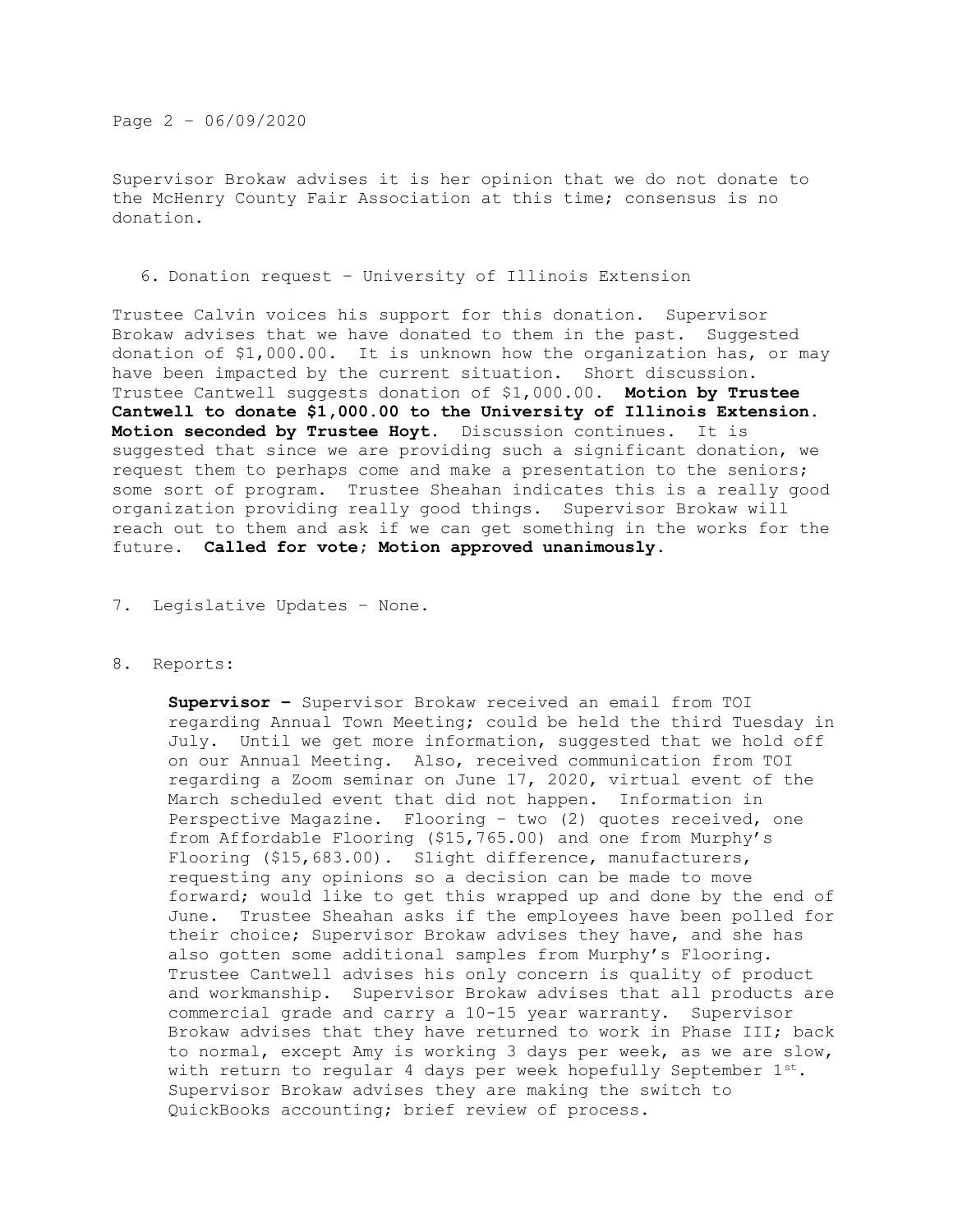**Assessor -** Assessor Myers advises June  $1^{st}$  the office opened back up to the public, with employees rotating one person in the office at a time each day. Permits from the City from March 16 – June 2 only 17 permits, and only 2 were assessable. Tax bills – really been pretty quiet. Tax bills became available online on May 15<sup>th</sup>, received a few calls. Day after they were mailed about 16 calls to the office. Nothing much since then. Residential Sales Entered May 13, 2020 through June 9, 2020 handout provided via email prior to meeting for review. Sales down quite a bit, compared with 2019 Sales for the same period.

Highway Commissioner – Highway Commissioner John Fuller advises they have done first round of mowing; boom mower still out. A few culverts have been done; waiting for some culverts to come in. Don Limbaugh is retiring in July.

Clerk – Clerk Brenda Stack advises that the Dorr Township Budget & Appropriation Ordinance and the Dorr Township Road District Budget & Appropriation Ordinance have not yet been filed/certified with the McHenry County Clerk as required, due to the COVID-19 situation and closure of that office. Sent an email to the County Clerk to request how this is being handled, as the 30-day requirement to file after adoption of these ordinances has passed. Request to attend election seminar July 23, 2020 in Springfield.

Trustees - No report. Trustee Sheahan asks Assessor Myers about current real estate for sale - seems to be underassessed, compared to factors such as Zillow-type value, asking price and assessed value. Assessor Myers advises that the figures used are the prior three (3) years of sales, so it has always been an issue that all those factors do not agree/compare.

## 9. Executive Session - None required.

## 10. New Business

a. Status of Annual Meeting date is currently unknown.